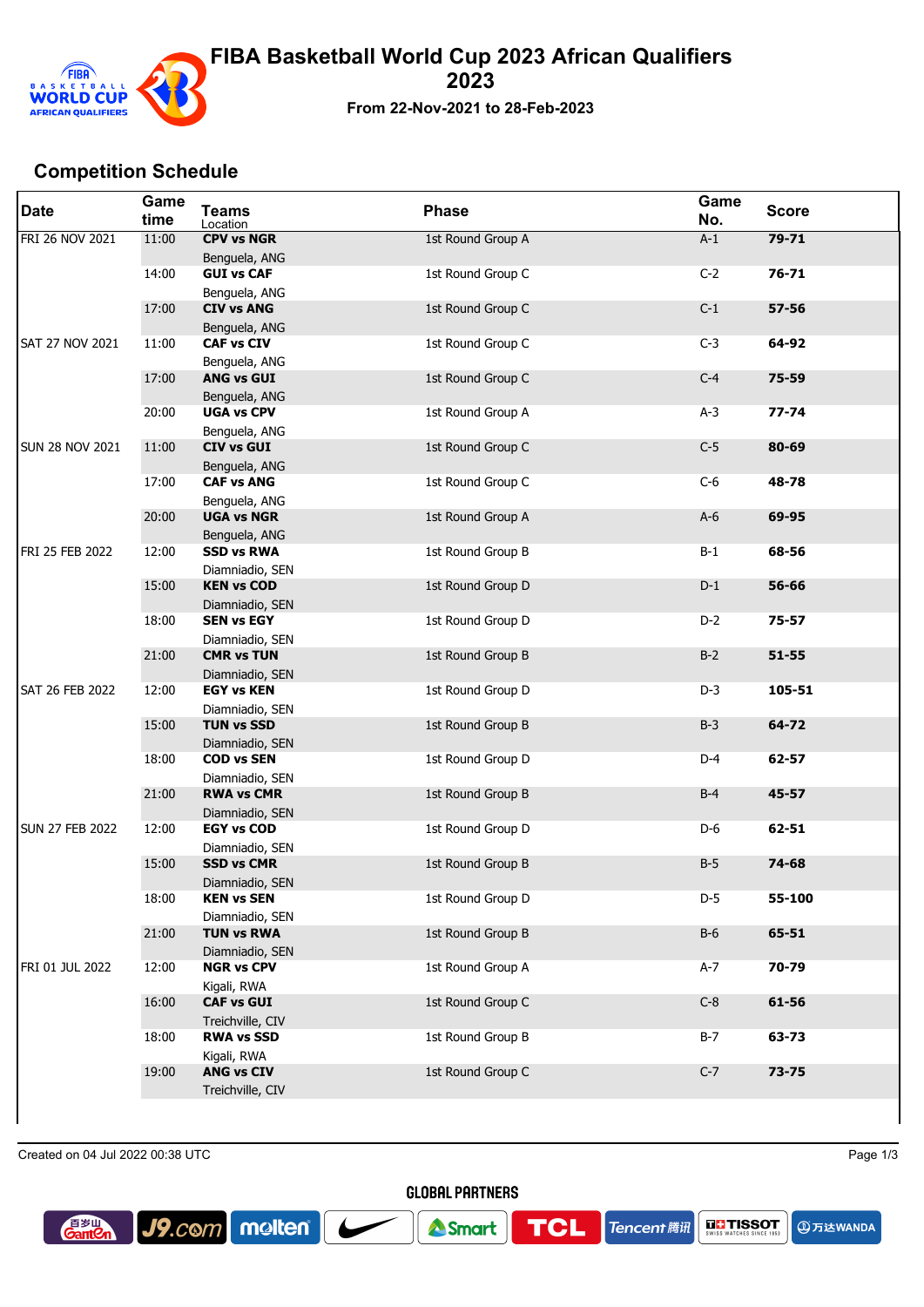| <b>Date</b>            | Game<br>time | <b>Teams</b><br>Location                            | <b>Phase</b>      | Game<br>No. | <b>Score</b> |
|------------------------|--------------|-----------------------------------------------------|-------------------|-------------|--------------|
| SAT 02 JUL 2022        | 20:00        | <b>EGY vs SEN</b>                                   | 1st Round Group D | $D-8$       | $76 - 43$    |
|                        | 21:00        | Alexandria, EGY<br><b>TUN vs CMR</b><br>Kigali, RWA | 1st Round Group B | $B-8$       | 65-54        |
|                        | 22:30        | <b>COD vs KEN</b><br>Alexandria, EGY                | 1st Round Group D | $D-7$       | $20 - 0$     |
|                        | 15:00        | <b>CPV vs UGA</b><br>Kigali, RWA                    | 1st Round Group A | $A-9$       | 87-78        |
|                        | 16:00        | <b>GUI vs ANG</b><br>Treichville, CIV               | 1st Round Group C | $C-10$      | 65-85        |
|                        | 18:00        | <b>CMR vs RWA</b><br>Kigali, RWA                    | 1st Round Group B | $B-10$      | $52 - 59$    |
|                        | 19:00        | <b>CIV vs CAF</b><br>Treichville, CIV               | 1st Round Group C | $C-9$       | 73-63        |
|                        | 20:00        | <b>KEN vs EGY</b><br>Alexandria, EGY                | 1st Round Group D | $D-9$       | 39-72        |
|                        | 21:00        | <b>SSD vs TUN</b><br>Kigali, RWA                    | 1st Round Group B | $B-9$       | 75-61        |
|                        | 22:30        | <b>SEN vs COD</b><br>Alexandria, EGY                | 1st Round Group D | $D-10$      | 60-72        |
| <b>SUN 03 JUL 2022</b> | 15:00        | <b>NGR vs UGA</b><br>Kigali, RWA                    | 1st Round Group A | $A-12$      | $91 - 72$    |
|                        | 16:00        | <b>ANG vs CAF</b><br>Treichville, CIV               | 1st Round Group C | $C-12$      | 76-60        |
|                        | 18:00        | <b>RWA vs TUN</b><br>Kigali, RWA                    | 1st Round Group B | $B-12$      | 66-76        |
|                        | 19:00        | <b>GUI vs CIV</b><br>Treichville, CIV               | 1st Round Group C | $C-11$      | 56-65        |
|                        | 20:00        | <b>COD vs EGY</b><br>Alexandria, EGY                | 1st Round Group D | $D-12$      | 52-80        |
|                        | 21:00        | <b>CMR vs SSD</b><br>Kigali, RWA                    | 1st Round Group B | $B-11$      | 56-67        |
|                        | 22:30        | <b>SEN vs KEN</b><br>Alexandria, EGY                | 1st Round Group D | $D-11$      | 86-54        |
| FRI 26 AUG 2022        | TBD*         | <b>GUI vs CPV</b>                                   | 2nd Round Group E | $E-1$       |              |
|                        | TBD*         | <b>CIV vs NGR</b>                                   | 2nd Round Group E | $E-2$       |              |
|                        | $TBD*$       | <b>ANG vs UGA</b>                                   | 2nd Round Group E | $E-3$       |              |
|                        | $TBD*$       | <b>SEN vs SSD</b>                                   | 2nd Round Group F | $F-1$       |              |
|                        | TBD*         | <b>EGY vs TUN</b>                                   | 2nd Round Group F | $F-2$       |              |
|                        | TBD*         | <b>COD vs CMR</b>                                   | 2nd Round Group F | $F-3$       |              |
| <b>SAT 27 AUG 2022</b> | $TBD*$       | <b>CPV vs ANG</b>                                   | 2nd Round Group E | $E-4$       |              |
|                        | $TBD*$       | <b>NGR vs GUI</b>                                   | 2nd Round Group E | $E-5$       |              |
|                        | $TBD*$       | <b>UGA vs CIV</b>                                   | 2nd Round Group E | $E-6$       |              |
|                        | TBD*         | <b>SSD vs COD</b>                                   | 2nd Round Group F | $F-4$       |              |
|                        | TBD*         | <b>TUN vs SEN</b>                                   | 2nd Round Group F | $F-5$       |              |
|                        | TBD*         | <b>CMR vs EGY</b>                                   | 2nd Round Group F | $F-6$       |              |
| <b>SUN 28 AUG 2022</b> | $TBD*$       | <b>CIV vs CPV</b>                                   | 2nd Round Group E | $E-7$       |              |
|                        |              |                                                     |                   |             |              |

Created on 04 Jul 2022 00:38 UTC Page 2/3

**A**万达WANDA



**GLOBAL PARTNERS** 

**TCL** 

**Tencent ##**  $\left|\right. \frac{1}{\text{SUSY}}\right|$  **TISSOT**